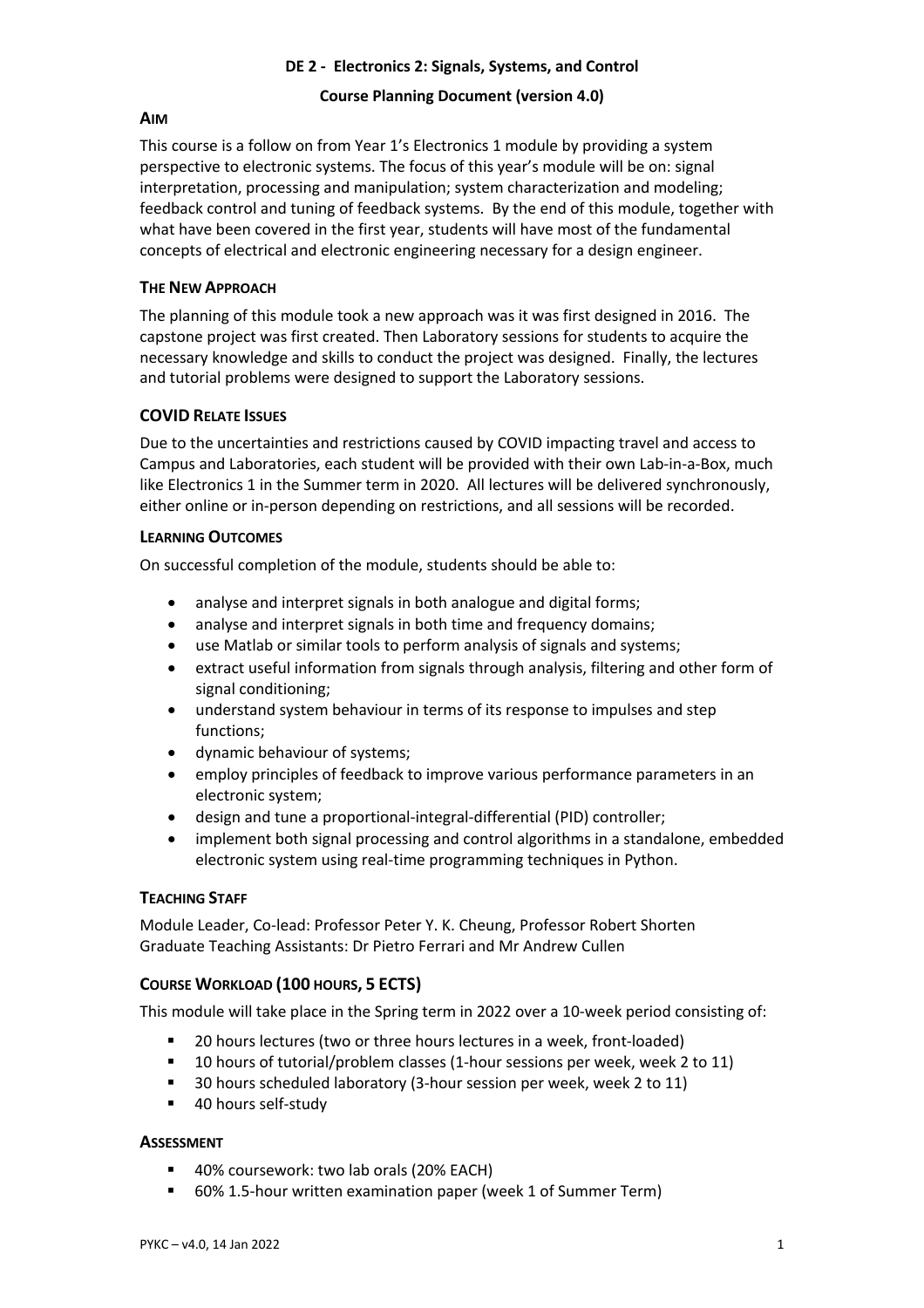## **SCHEDULE (SPRING TERM 2022)**

| Week (starting)     | Monday                   | Tuesday         | <b>Wednesday Lab</b>        | <b>Comments</b> |
|---------------------|--------------------------|-----------------|-----------------------------|-----------------|
| 1(10 Jan)           | -                        | Friday $(1, 2)$ | -                           | Exam week       |
| $2(17 \text{ Jan})$ | 3                        | $4 +$ tutorial  | Lab $1 -$ Sig Proc & Matlab |                 |
| 3(24 Jan)           | 5                        | 6+ tutorial     | Lab 2 - Sig Proc & Pybench  |                 |
| 4 (31 Jan)          |                          | 8 + tutorial    | Lab $3 - Systems$           |                 |
| 5 (7 Feb)           | 9                        | $10 +$ tutorial | Lab 4 - IMU & OLED          |                 |
| 6 (14 Feb)          |                          |                 | LAB Oral                    | DRAW week       |
| 7 (21 Feb)          | 11                       | 12 + tutorial   | Lab $5$ – real-time systems |                 |
| 8 (28 Feb)          | 13                       | 14 + tutorial   | Lab 6 - Motor Control       |                 |
| 9 (7 Mar)           | 15                       | $16 +$ tutorial | Lab $7$ – Challenges        |                 |
| 10 (14 Mar)         | 17                       | tutorial        | Lab $8$ – Challenges        |                 |
| 11 (21 Mar)         | $\overline{\phantom{0}}$ | ۰               | <b>FINAL LAB Oral</b>       | Final week      |

### **TUTORIAL PROBLEM SHEETS**

There will be 6 tutorial problem sheets to support this module.

### **LABORATORY EXPERIMENTS**

Lab Sessions will be in person. The class will be divided into pairs of students and you may choose your lab partner. A DE1 Lab-in-a-Box return survey will be sent out this week and you will only be allowed to start the Lab Experiments after you have completed the survey.

You and your partner will share a set of Lab equipment consisting of a custom-built printed circuit board with modules, and a set of other modules and motors. These are to be returned at the end of the module for use next eyar. Since we will NOT be constructing any circuits in this module, you will not need DMM or oscilloscope for this module.

### *Lab 1 – Signal Processing and Matlab*

This is a gentle start to the practical work of this module with learning to use Matlab to perform some basic signal processing operations. It also include a section for you to check out the hardware platform, the **Pybench Board**, which is a bespoke system design and made to support this module.

### *Lab 2 – Real-time Signal Processing*

Students will learn how to analysis the spectrum of generated sinewave, square wave and triangular wave using Matlab; how to analyse real-time spectrum using Pybench board and its *microphone*/amplifier/ADC circuits; understand the impact of sampling signal at too low a frequency and the aliasing effect; the impact of rectangular window on the spectrum of signals and how to mitigate this using Hamming window.

### *Lab 3 – System characterization and modelling*

Students will learn how to use the Pybench board to find the dc gain characteristic, the frequency response and the step response of a highly oscillatory  $2<sup>nd</sup>$  order system; relating the theoretical behaviour of such a system to an actual electronic circuit; the impact of the non-linear effect of the system on the step response; understand how the transfer function of the system and its relationship to the natural frequency and the damping factor.

### *Lab 4 – IMU and OLED*

Students will learn how to use an inertia motion unit (IMU) to provide a good estimate of the pitch angle and rate of change of pitch angle; to use the OLED display unit; to use the driver packages written for the IMU and the OLED display.

### *Lab 5 – Motor, Interrupts and Digital Filter*

Students will learn how to control the two dc motors, use interrupts to estimate the motor speed and use an N-tap moving average filter to low-pass filter real-time signals.

### *Lab 6 – PID Controller for motor speed*

Students will perform various tasks helpful to their team project.